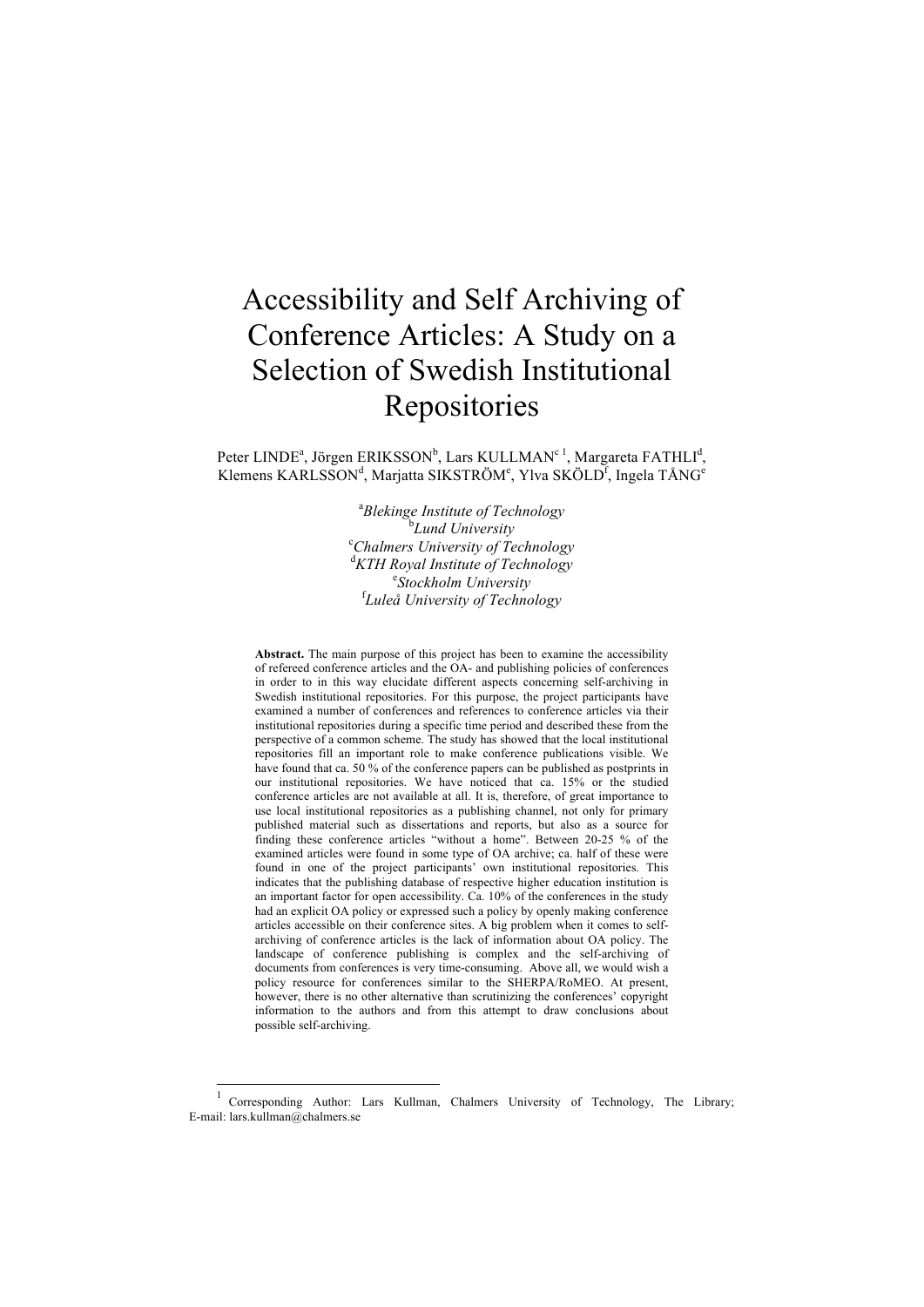To facilitate the future handling and classification of conference articles in Swedish institutional repositories a number of recommendations are suggested.

**Keywords.** Open Access, conference articles, institutional repositories, selfarchiving

#### **Introduction**

The following study was conducted from February 2011 till January 2012 at Blekinge Institute of Technology (BTH), Chalmers University of Technology (Chalmers), KTH Royal Institute of Technology (KTH), Lund University (LU), Stockholm University (SU) and Luleå University of Technology (LTU). The project was funded by the programme OpenAccess.se run by the National Library of Sweden [1]**.** 

A more comprehensive report of the findings in this article, including more detailed data and figures will be published and available in Swedish.

#### **1. Background**

In the past few years, numerous studies have been conducted on the activities of selfarchiving - the green road to Open Access. However, the focus in these studies has mainly been on journal articles. Since institutions and research funders frequently requires deposit in public-access repositories, also of quality reviewed conference publications, this also increases the pressure on researchers and repository managers to handle all of the issues when it comes to self-archive conference articles. The situation is particularly important to the universities of technology where, not seldom, conference articles constitute a major part of the articles produced.

Conference articles are not published in the same homogenous way as journal articles traditionally are with their well established publishing channels with clear rules on copyright and licenses and with policy tools such as SHERPA/RoMEO. The channels and routines when it comes to conference articles are more difficult to grasp and explicit information about Open Access and where and how the articles are published can sometimes be impossible to find.

A study of institutional repositories in Hong Kong from 2009 observes that only about 3% of the conference articles published by Hong Kong researchers since 10 years back are openly accessible in full text via the institutional repositories of the universities [2]. The numbers indicate the difficulty to self-archive conference articles. One of the reasons for the low numbers in the Hong Kong study may be that the world of science, traditionally, has looked upon conference articles as a second-rate publication. This is not the way forward in the modern information landscape with its great diversity of information products of varying degrees of formality and visibility.

Moed & Visser have, among others, in a research report to The Netherlands Organization for Scientific Research shown how important conference articles can be in terms of citations generated both to proceedings and to journals. Within some research areas, as for example computer science, conference proceedings rather than journals constitute the main channel of scientific publishing [3]. Despite the importance of conference articles in research communication and despite the generally low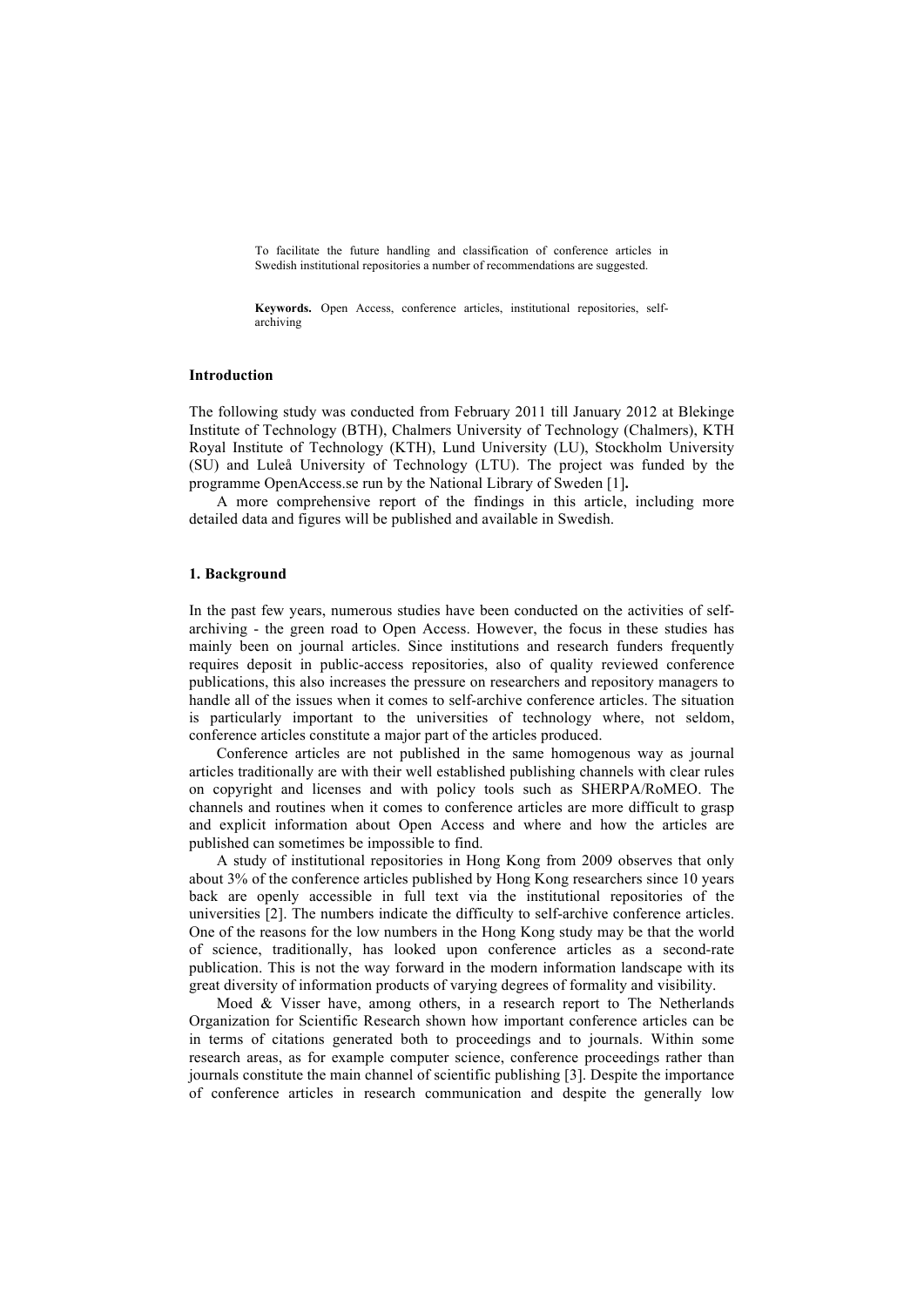occurrence of full-texts in the institutional repositories, studies around this topic are lacking.

### **2. Purpose and Problems**

The purpose of this study is to examine the self-archiving activity, Open Access and publishing policies of quality reviewed conferences in order to clarify different aspects and general problems concerning self-archiving of conference articles. Are conference articles more difficult to find in full text compared to journal articles? Are Open Access policies for conference articles more difficult to find and thus making self-archiving more laborious? Our purpose is to find answers to questions like these and make our findings serve as a background to suggested recommendations for a "best practice" regarding conference articles.

We have been interested in the following questions:

- What does the relationship organizer/publisher look like; who are the publishers and in what type of publications are the conference contributions published?
- What is the frequency of self-archiving?
- What does the accessibility look like?
- Can conference articles be found to a somewhat great extent in full text in the institutional repositories of the participating institutions?

# **3. Concepts and Definitions**

We have used the concept "self-archiving" throughout the report. Self-archiving here refers to a publication which has first been published in a scientific journal or proceedings and then made freely accessible in an open digital archive. Self-archiving is the dominating terminology used within the Open Access movement and in the international literature.

Since the publication databases at the participating institutions also serve as bibliographical databases we have used a wide definition of the term "institutional repository" as a database not only containing full text records.

By conference articles we are referring to full-length articles published in proceedings or other media, and thus not conference contributions in the length of an abstract. Quality reviewed means that the person who has entered the article in respective institutional repository has stated that it is "peer-reviewed".

## **4. Method**

The project participants have studied a selection of conferences and conference articles taken from their institutional repositories (together the project participants have about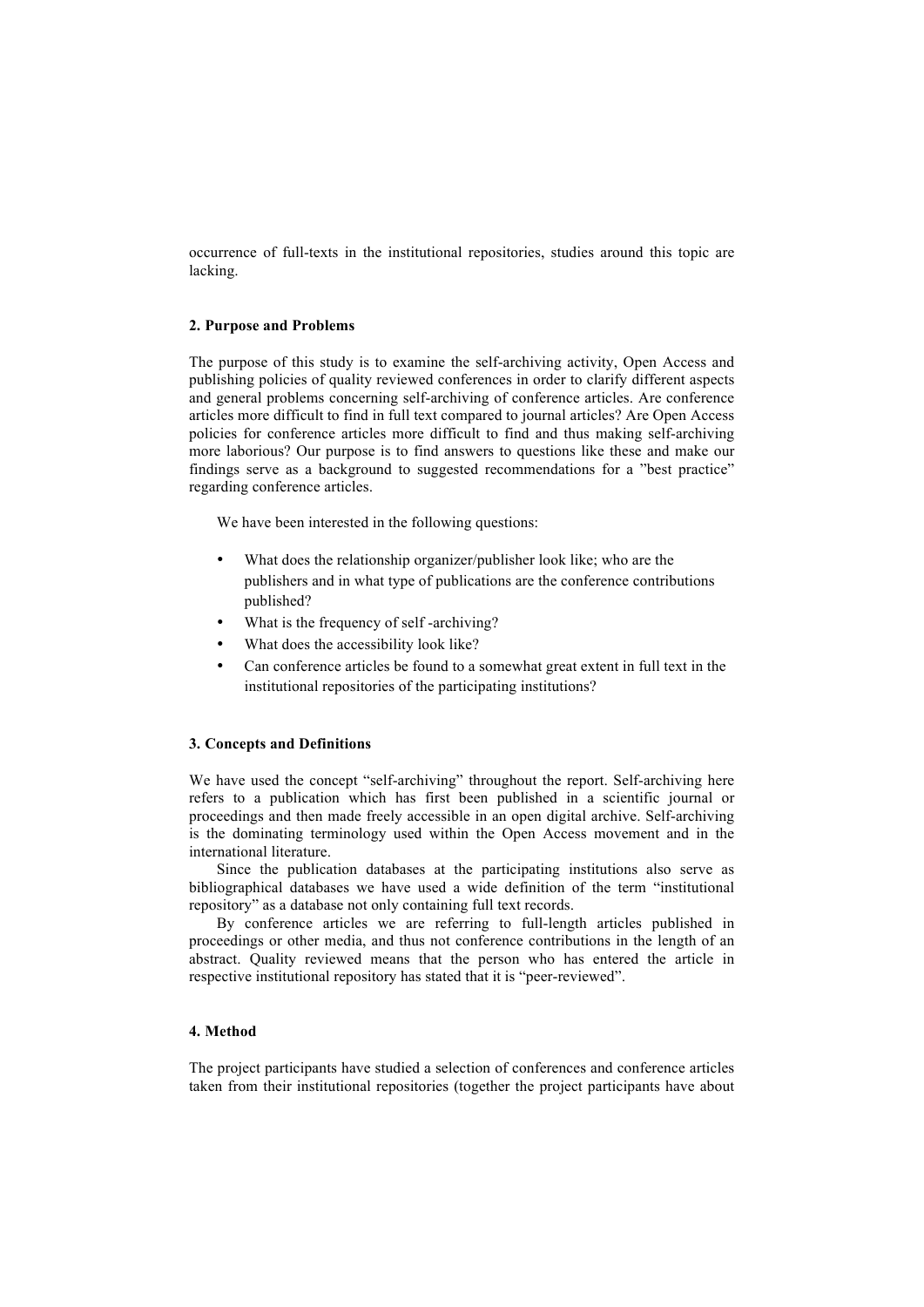25,000 bibliographical references to conference articles in their institutional repositories).

The project constitutes of two main parts:

- 1. An accessibility study conducted on a selection of conference articles based on bibliographic information retrieved from the project participants' repositories. Through what channels can the articles be freely accessible in full text?
- 2. A conference study where we examine the Open Access policies, publishing channels, etc. of a selection of conferences.

#### *4.1. Selection*

# *4.1.1. The accessibility study*

300 references to conference articles from the institutional repository of each higher education institution participating in the study were selected. To give the selection a spreading over time, the material was distributed to 100 references per year for the three publication years 2005, 2007 and 2009. The quantity of 100 per year was determined given the great variation that existed in the total number of references in the institutional repositories of the higher education institutions. As, for example, BTH has fully 100 references to refereed conference articles in its publishing database per year, the limit was set at 100 per year. This also meant that there were great variations in the share of conference articles that the selection covers in relation to the total amount of references to conference articles at the respective institutions. For BTH, for example, the selection covers ca. 75% of the references for the respective years while the selection of LU covers ca. 10% of all refereed conference articles.

The starting year was chosen to be 2005 as, for example, Chalmers did not until 2004 have the requirement that all references be reported in their publishing database, something that was considered as established in 2005. The final year 2009 was chosen as we assumed that most records for this year by now (2011) should have been entered in the institutional repositories.

To some degree the selection was made on subjective grounds as the references had been collected in different ways. The principal goal was to generate 300 references from the respective institution. The selection, thus, lacks a scientific basis and can therefore not form the basis for any scientific conclusions. But this was not, however, the purpose of the study. This means that the numbers and results that are reported cannot, strictly, be given validity for anything else than the selection that we chose to study. However, we believe that the numbers and results point to tendencies and connections that are well worth noting, and that these gathered experiences also can form the basis for certain assumptions regarding conference articles in relation to open access.

The main stress has been on information science, computer science, science of engineering and applied science, etc., as these are the disciplines that use conference articles as their main channel. However, the project also comprises social science and the humanities.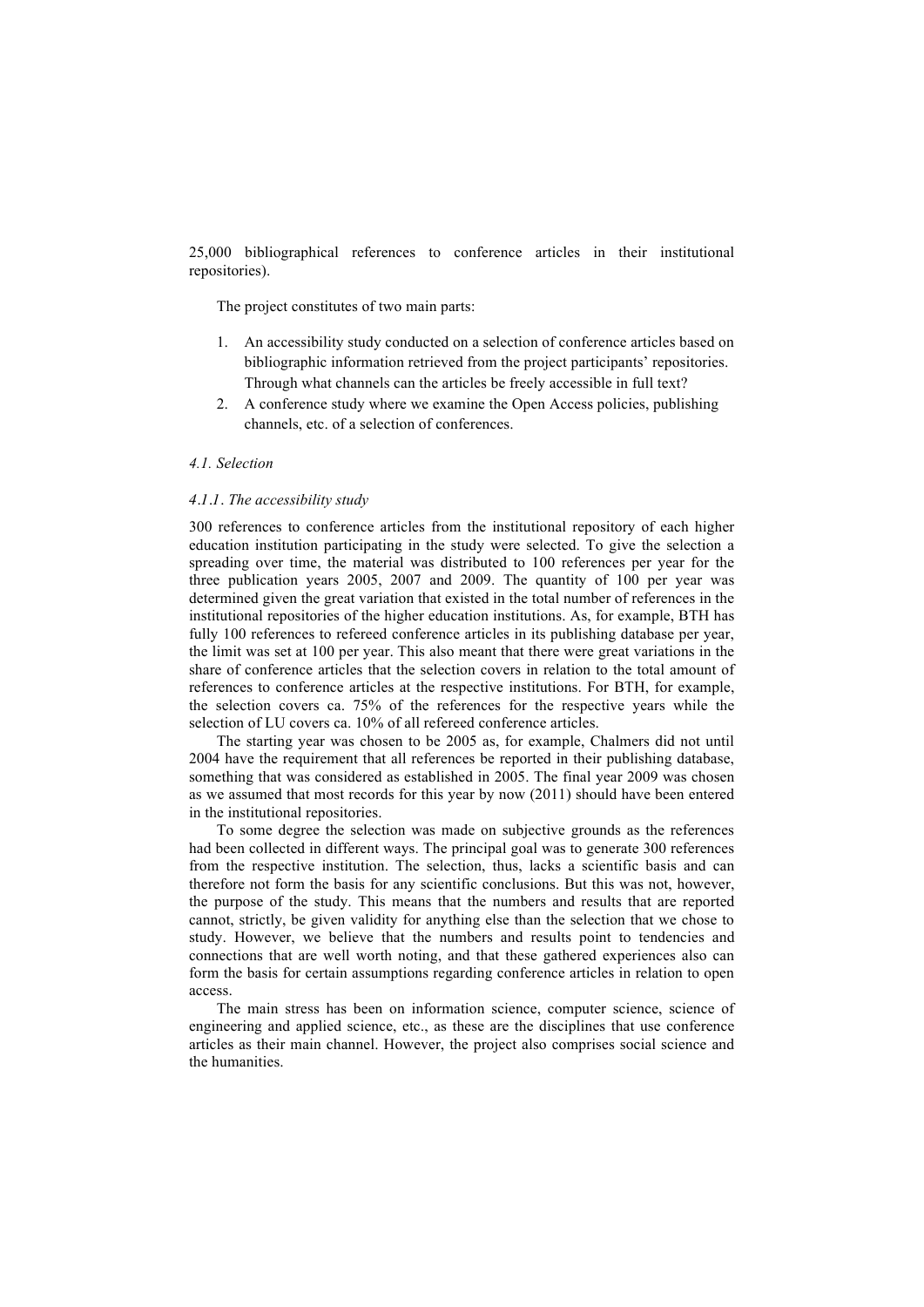Each project participant retrieved 100 conference articles from the publishing years 2005, 2007 and 2009, that is, a total of 300 articles per institution (a smaller number of articles have, from SU, been transferred from the year 2004 to 2005 as there was not a sufficient quantity from the year of 2005). The selection was made according to the following:

BTH: The following number of references to refereed conference articles was found for the years in question: 2005=125; 2007=138; 2009=142. The 100 first articles in alphabetical title order were retrieved for each year and used in the study.

KTH: The following number of references of refereed conference articles was found for the years in question:  $2005=1005$ ;  $2007=994$ ;  $2009=1127$ . Each 3rd – 4th article sorted on the author's name was taken out and used in the study.

Chalmers: The following number of references of refereed conference articles was found for the years in question: 2005=647; 2007=695; 2009=715. For each year, all references were sorted according to conference title and then a reference was picked out from the most commonly occurring conferences.

Lund: The following number of references of refereed conference articles was found for the years in question:  $2005=981$ ;  $2007=919$ ;  $2009=754$ . Each  $3rd - 4$ the article sorted on the author's name was taken out and used in the study. The ambition was here also to have each 3rd or 4th selected reference belong to a Hum./Soc. Sci. conference.

SU: The following number of references of refereed conference articles was found for the years in question: 2004-2005=119; 2007=153; 2009=243. For the examined years, 300 articles were selected randomly. All of them were noted as Hum./Soc.Sci. articles (Note that many of these belonged to the subject computer- and systems sciences which, in turn, belongs to the Faculty of Social Sciences at SU).

Luleå: The following number of references of refereed conference articles was found for the years in question: 2005=325; 2007=304; 2009=354. Among these, 63 articles in the Hum./Soc. Sci. field were retrieved randomly. In addition to these, the first 100 articles in alphabetical title order for every year were used.

In all, 1787 conference articles have been examined, of which ca. 1/4 have been classified as Social Science/Humanities (446 articles) and the rest as Natural Science/Technology (1341 articles).

### *4.1.2. The conference study*

Each project participant selected 50 conferences from her/his institutional repository according to the following:

BTH: The 50 most frequently occurring conferences.

KTH: Search on conferences in 2010. The first 50 in the hit list were selected.

Chalmers: The 50 most frequently occurring conferences.

Lund: The same principle as for the accessibility study was followed.

SU: The 39 most frequently occurring conferences from the selection of conference articles, and 13 conferences that were frequently occurring in the field of Natural Science.

Luleå: Conferences were selected randomly but with the thought of getting as big a spreading as possible. Every 5th conference that was selected had to be of the type Hum./Soc. Sci. and there was an attempt to avoid too many closely related conferences within the same subject, for example, IEEE, ACM etc.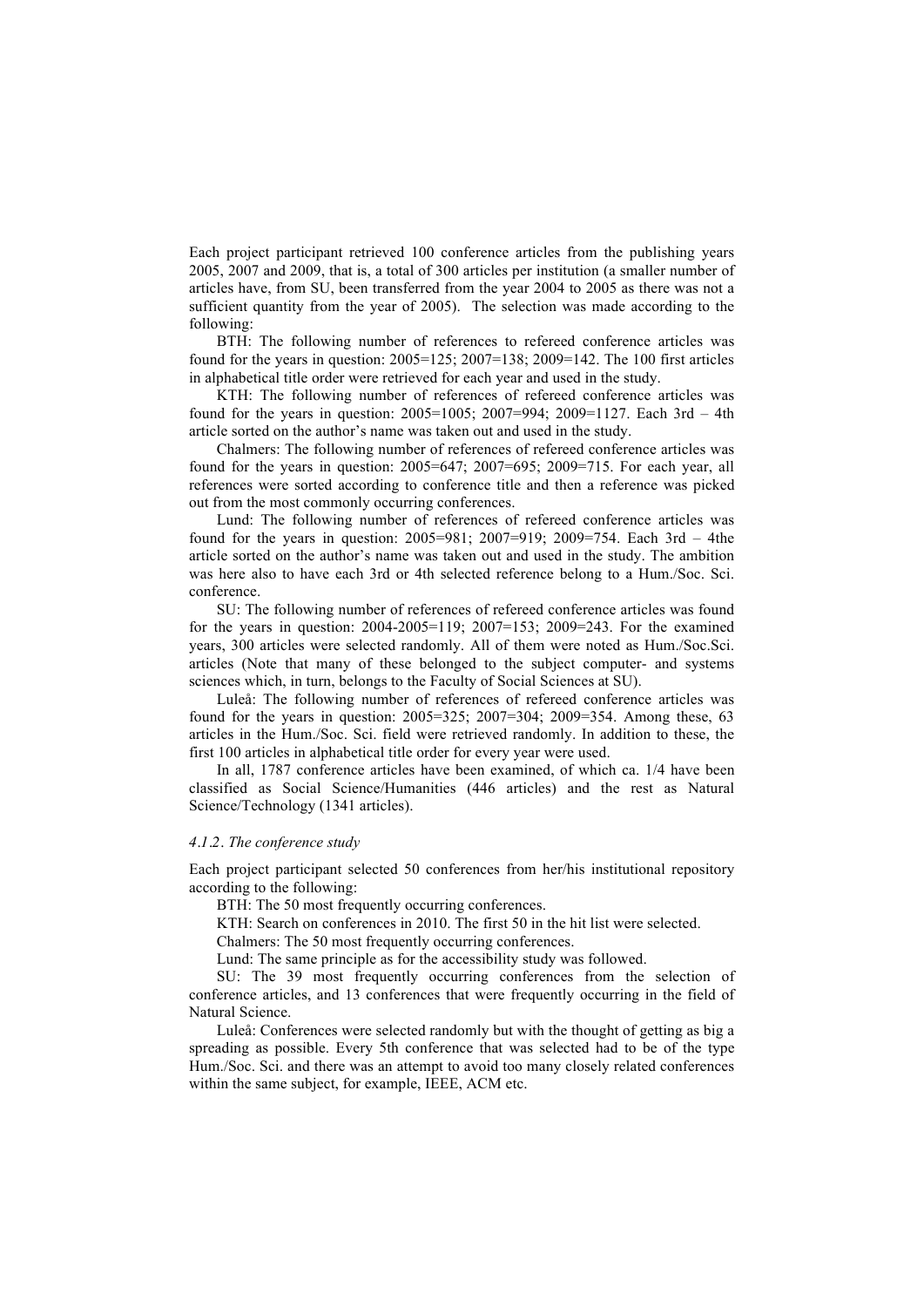After the selection of both conference articles and conferences, the lists have been checked and possible duplicates have been removed and, if possible, been replaced by new titles. Finally, 297 conferences were examined according to the description below.

## **5. Procedures**

## *5.1. The accessibility study*

All the articles were examined according to the following matrix created in a spreadsheet with column headings according to the list below:

- Title of article: Title of the whole article. This can then be copied to conduct a search in Google.
- Name of conference.
- Year: 2005, 2007 and 2009.
- Institution.
- OA Home page: Is the article openly accessible in full text on any type of Home page? Home page is here defined as personal web pages, for example web pages at web hosts or at a university webserver or at any other resources that offers personalized webpages for use by individuals or professionals.
- OA archive. Does the article exist in some kind of OA archive? Examples of these are institutional repositories at universities and higher education institutions, open conference archives, subject archives of different types etc.
- Subscription: Is the article locked behind subscription filters or other cost barriers? If Yes, we have tried to note where.
- Accessibility for conference participants: Is the article only accessible for conference participants, distributed on a USB, CD etc.? This information is noted if it is accessible on a conference site or similar.
- Print: Does the article exist in print? Here our departure point has been if the article has formed part of any proceedings with an ISBN or other identification and if this is made apparent from the search on the Web.
- Error 404. Do links to the article give Error 404?
- Published later? Has the article been published later in the same or an extended form compared to the publishing in possible proceedings, in any journal/book series? If Yes, we have tried to indicate where.
- Subject: Hum/Soc. Sci. or Tech/Nat. Sci.

The accessibility was examined by copying the whole or parts of the title of the article and conducting a search in Google. We followed links on maximum three Google pages. If no result was obtained, we searched on the conference name and lastly we searched on the organizer, if this information was available in the data. Karlsruhe Virtual Catalogue[4] or the catalogue of Library of Congress[5].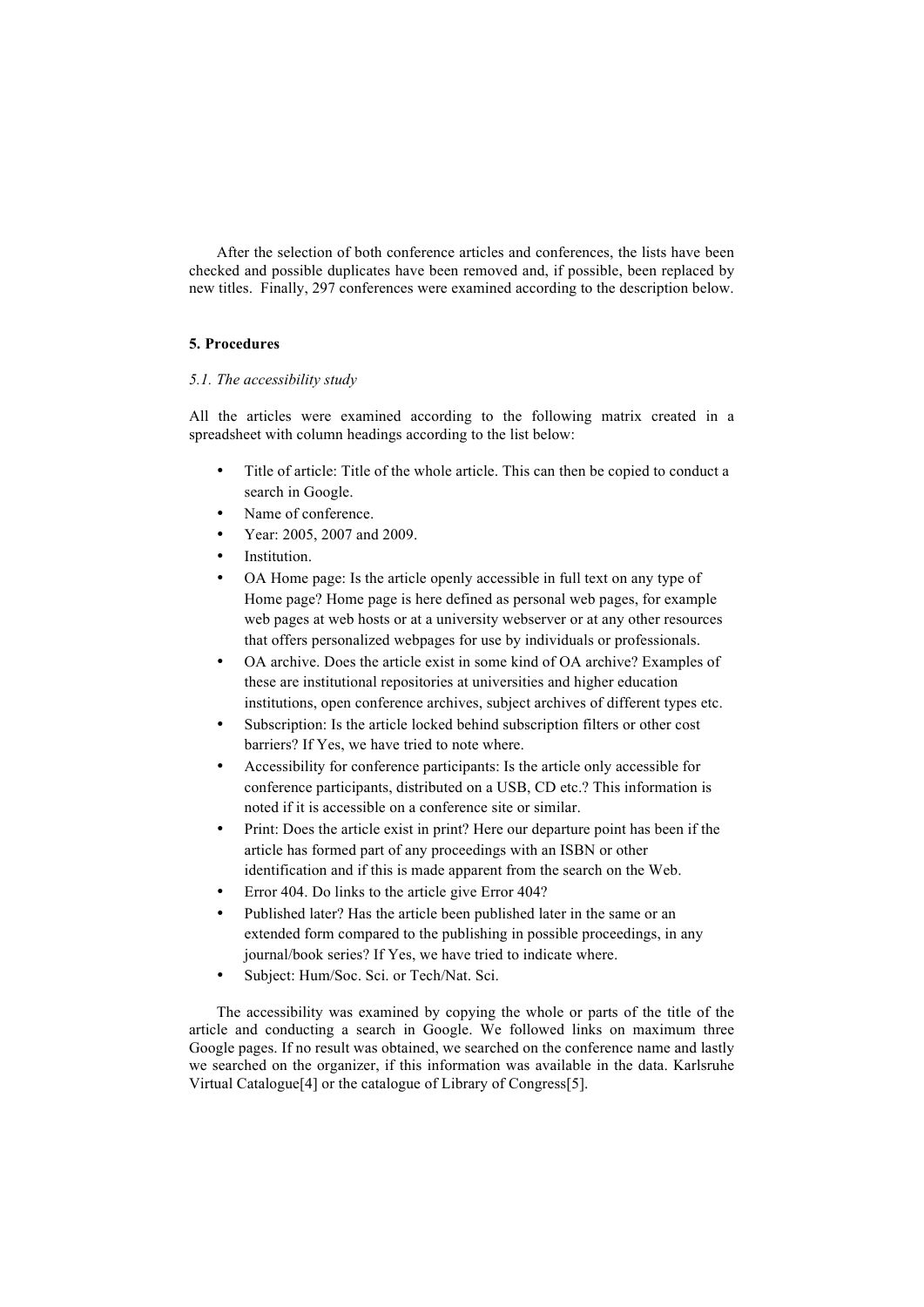# *5.2. The conference study*

The articles were examined according to the following matrix:

- The higher education institution in the project noted by an acronym.
- Subject, either Hum/Soc. Sci. or Nat. Sci./Techn.
- AUS ranking according to the ERA Conf. List [6]. Used when we want to see if there are differences in OA between highly and lowly ranked conferences;.
- Acronym the acronym of the conference.
- Conference name.
- ISSN if available.
- Publishing channels. Marked if the conference publishes on its own Web pages or uses a third part for publishing.
- Agreements Yes/No. If the conference on its Web pages provides information about applicable copyright agreements for authors this is noted here. The information usually is found on the conference webpages or via references to publisher information.
- OA policy. Does the conference give information on its Web pages about its OA policy or show openly in any other way that the conference articles are published in a freely accessible form?
- URL. If you do no find the URL to the Web page of the conference, the conference page for last year's conference is used.
- Local observations. Serial numbers can be entered here, etc.

# **6. Results**

## *6.1. Where do you find the full text?*

Of the 1787 conference articles that were examined, we found 823 of them openly accessible in full text on some Web page. That means just over 46 % of the whole material which is about twice the number that Björk et al. found in their study of the open access to refereed journal articles in full text 2009[7].

We have looked especially thoroughly at the distribution between different types of OA archives and Web pages to understand what sources are important in this context. The articles found in full text were distributed according to the sources in Figure 1.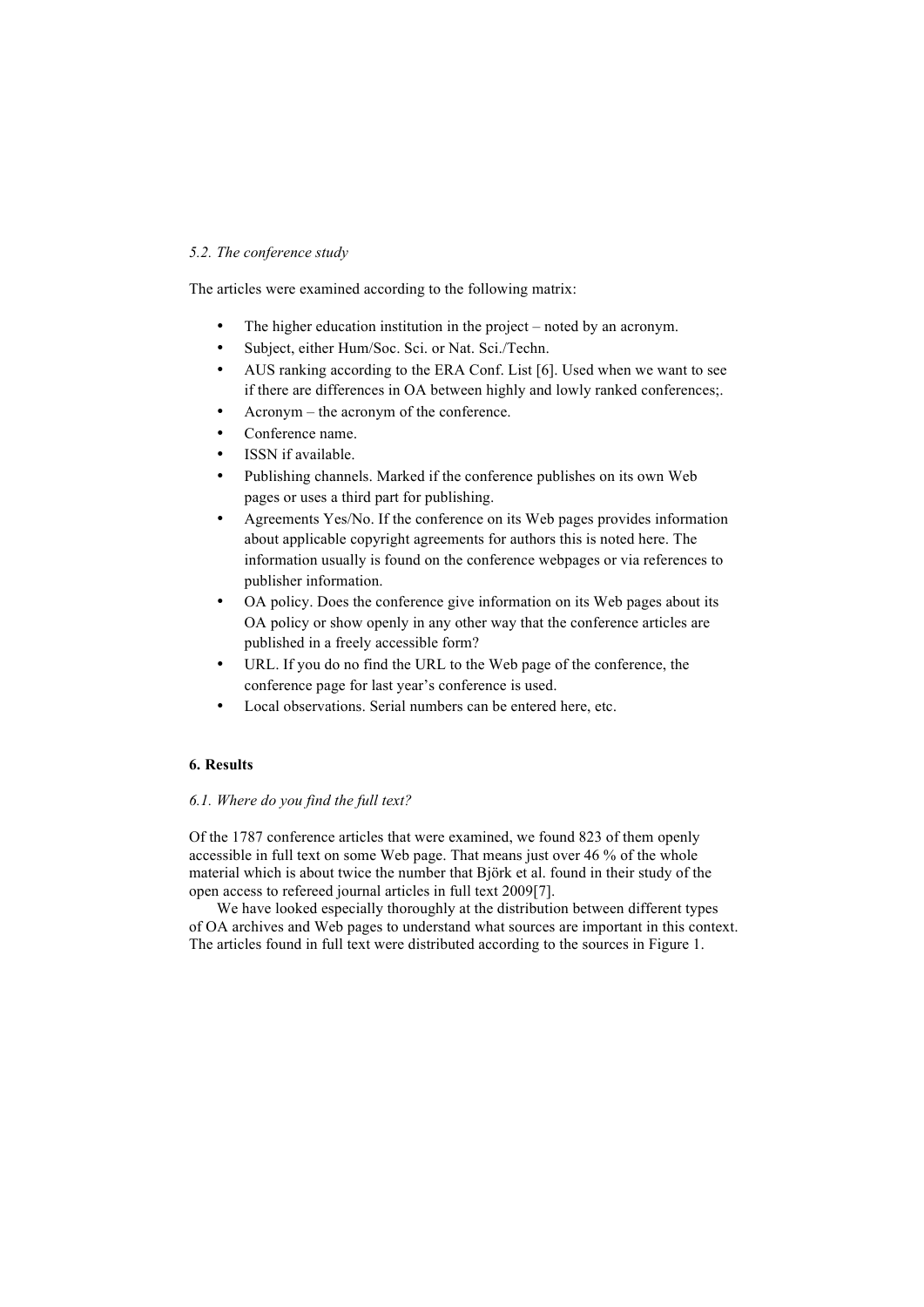

**Figure 1.** Distribution of sources for found full texts.

The numbers show that the institutional repositories of respective higher education institution is the most important source of the full texts followed by the author's/departments' web pages and subject archives of the type CiteSeer etc. The Chinese study, which we referred to in the beginning of this report, showed that only 3 % of the conference articles were found openly accessible via the institutional repositories of the universities. In our material (which is smaller and builds on a later time interval) the number is significantly higher – fully 17 %!

The differences between the contents in the project participants' institutional repositories differ greatly. The scope of the archives spans from under 2 % of found full texts in the respective repository to over 50%.

The increase of full-text material in the participating institutions repositories when comparing publishing year 2005 to publishing year 2009 is ca. 50%, from 77 full texts 2005 to 114 in 2009.

We cannot see any major difference between Tech./Nat. Sci. or Hum./Soc. Sci. conference articles regarding publishing in OA archives.

## *6.2. The grey material*

In our material, we saw rather quickly that a relatively large share could not be retrieved at all, i.e., these texts were not represented in any channel. Therefore, we wanted to look a little closer at precisely that which we in the library world often categorize as "grey material," or such material that exists as reference but that is hard to retrieve in full text or in print. We studied 5 categories of this material in particular according to the table below: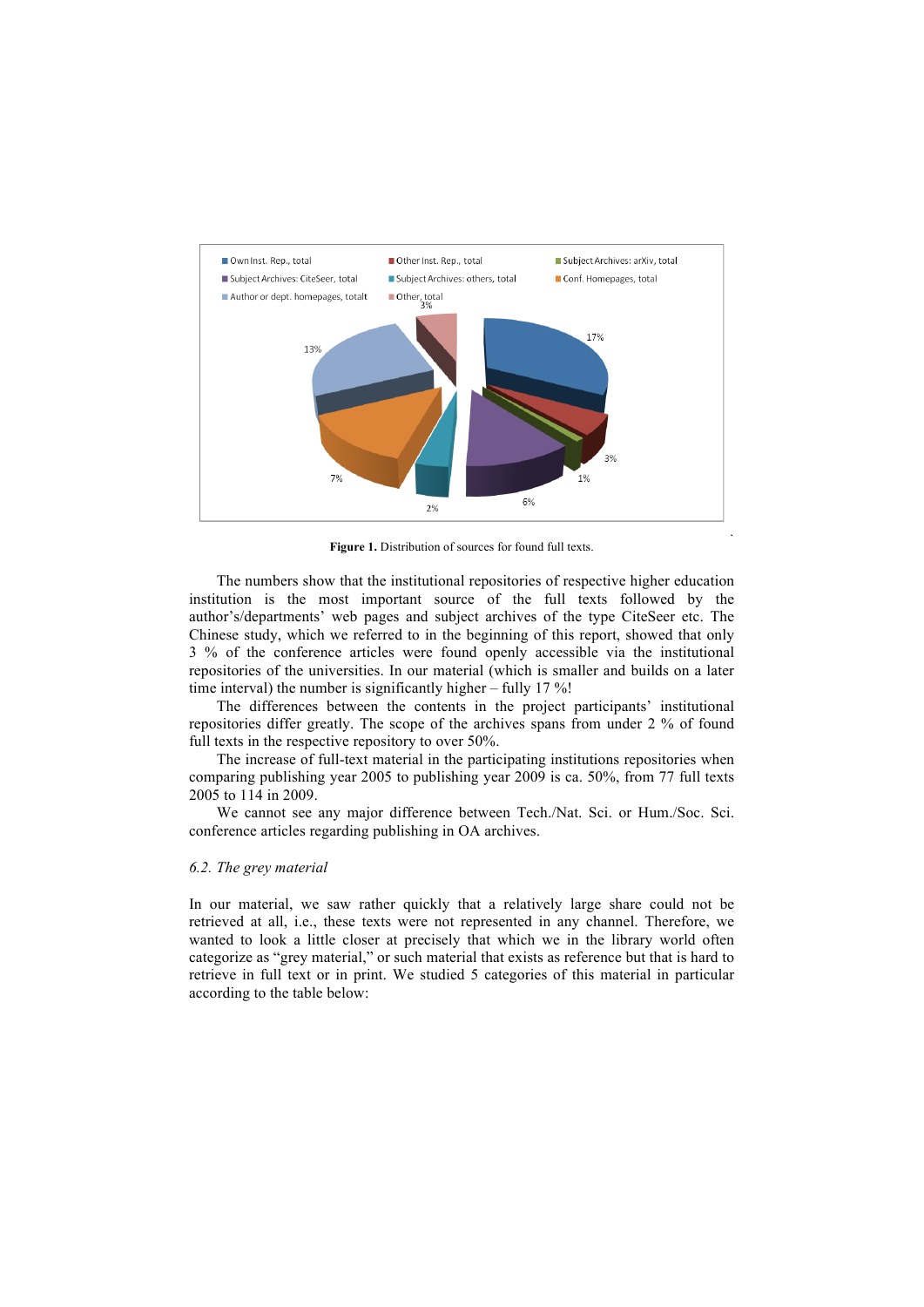| Category             | Quantity | $\frac{6}{9}$ |
|----------------------|----------|---------------|
| Not found anywhere   | 264      | 15%           |
| Only print           | 153      | 9%            |
| Only OA repositories | 128      | 7%            |
| Only OA web page     | 63       | 4%            |
| Only subscription    | 22       | 1%            |
| Only published later | 22       | 1%            |
| Only error 404       | 9        | 1%            |

**Table 1.** Full text papers that was available via at least one channel or none at all.

It is interesting to note that 264 of the conference articles (15 %) are not found in any of the examined channels. Only small parts of the material are represented in only one channel, except "Only print," which lies somewhat higher than the other ones. Since as much as 15 % of all articles do not seem to be accessible in any way in full text, there is reason to believe that publishing channels are not always available for this type of publications. Another conclusion could be that many small conferences simply do not have the possibility to publish the articles on the Internet or in print. Worth noting is also the fact that ca. 7% of the articles are only found in OA archives.

## *6.3. The conference study*

Five project participants out of six registered an AUS ranking. Out of 250, 37 conferences were ranked. Three of them had an OA policy that is somewhat lower than the average in the study, 8% compared to 12%. One should note that the majority of the conferences on this list are in the field of Tech./Nat. Sci. and therefore the result corresponds rather well to what we found for non-ranked conferences generally in the field of technology (9 %). The conclusion, thus, is that in regard to Open Access policy, we see no differences when it comes to highly or lowly ranked conferences.

About two out of three conferences had information about publication agreements on their web pages. When looking at the differences subject-wise, one can observe that humanities conferences, compared to technology conferences, more often seem to lack information about publication agreements. Approximately half of the humanities conferences had information about publication agreements.

About 10 % per cent of the 297 conferences had an OA policy or expressed an OA policy by making conferences easily accessible on their conference sites.

When we looked at the conference articles that are found in channels that expressly allow so-called postprint publishing, the result is, generally, that about half of the conferences make use of channels that allow self-archiving. An extra high number is demonstrated by higher education institutions with many conferences using IEEEexplore and ACM's services to publish their conference articles.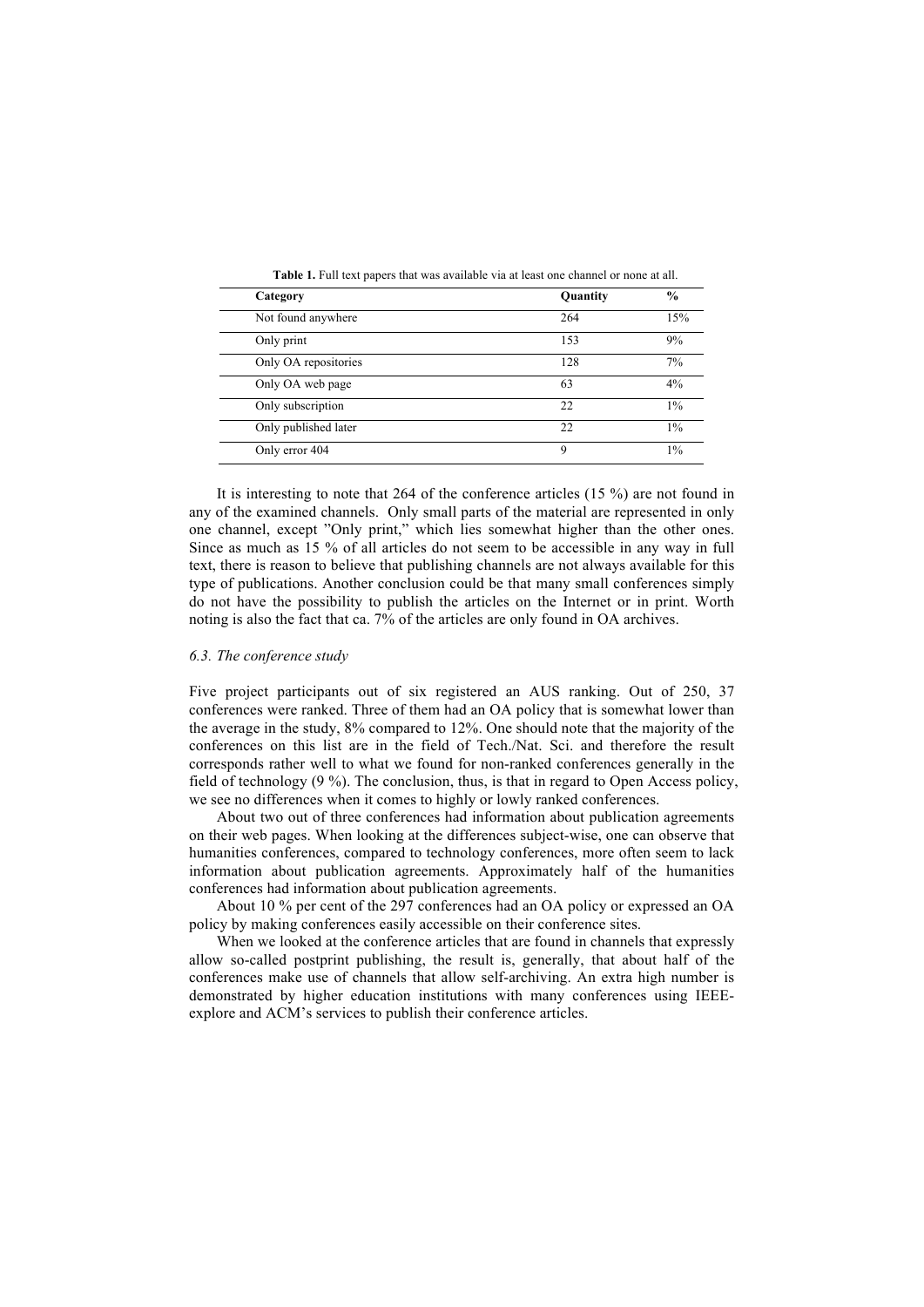#### **7. Discussion and conclusions**

Self-archiving of conference articles is often a more time-consuming occupation than similar work with journal articles as information about the open access policy of conferences is often lacking (cf. SHERPA/RoMEO for journal articles). Furthermore, conference publishing seems to be more unstable and heterogeneous than journal publishing. Self-archiving of conference articles has, thus, often been characterized by insecurity regarding both mode of procedure and use.

After the work in our project we may, however, observe that:

- Almost 46 % of the examined articles are openly accessible in full text.
- There has been an increase of the number of full-text conference articles with ca. 50 % in the project participants' institutional repositories when comparing publishing year 2005 to publishing year 2009.
- Ca. 20-25 % of the examined articles exist in full text in some type of OA archive.
- Ca. 17% of the examined articles exist in full text in one of the project participants' own publishing database.
- Ca. 15 % of the examined articles were not accessible in any channel at all. Furthermore, the humanities/social sciences have a bigger share of documents not accessible in any channel at all (21 %).
- It is possible to Self-archive at least half of the examined articles as postprint versions of the full text.
- A minority of the conferences, ca. 10% of the ones that we examined, has an OA policy or openly shows that they publish the conference articles freely accessible.

To contact the contact persons of the conferences can be an alternative to sort out OA policy matters. In our study, a dozen mails with requests were sent and only 2 were answered but these were then followed up by further correspondence and questions. The result was too poor and the method too time-consuming to be used further.

On most conference sites you find agreement policies for authors, either under the heading "Call for Papers" or under "Instructions for Authors". If you read these agreements, you can sometimes conclude if the contributions can be self-archived. But this is not always the case. It is clearly significantly more time-consuming to investigate the possibilities of self-archiving for conference articles than what it is for journal articles.

We did not find any common denominator for the conferences that do have an OA policy or that openly publish their contributions. We did not see any difference when we, via the AUS ranking, compared big recognized conferences to the rest of the conferences. There was, however, a tendency showing that Hum./Soc. Sci. conferences more often had an OA policy than Nat. Sci./Tech. conferences. Particularly in Social Science conferences, Open Access channels have, for a long time, been established where working papers/preprints have been distributed and shared between researchers. This practice is also seen at Hum./Soc. Sci. conferences. Here you more often run into conferences that in some form are published in Open Access.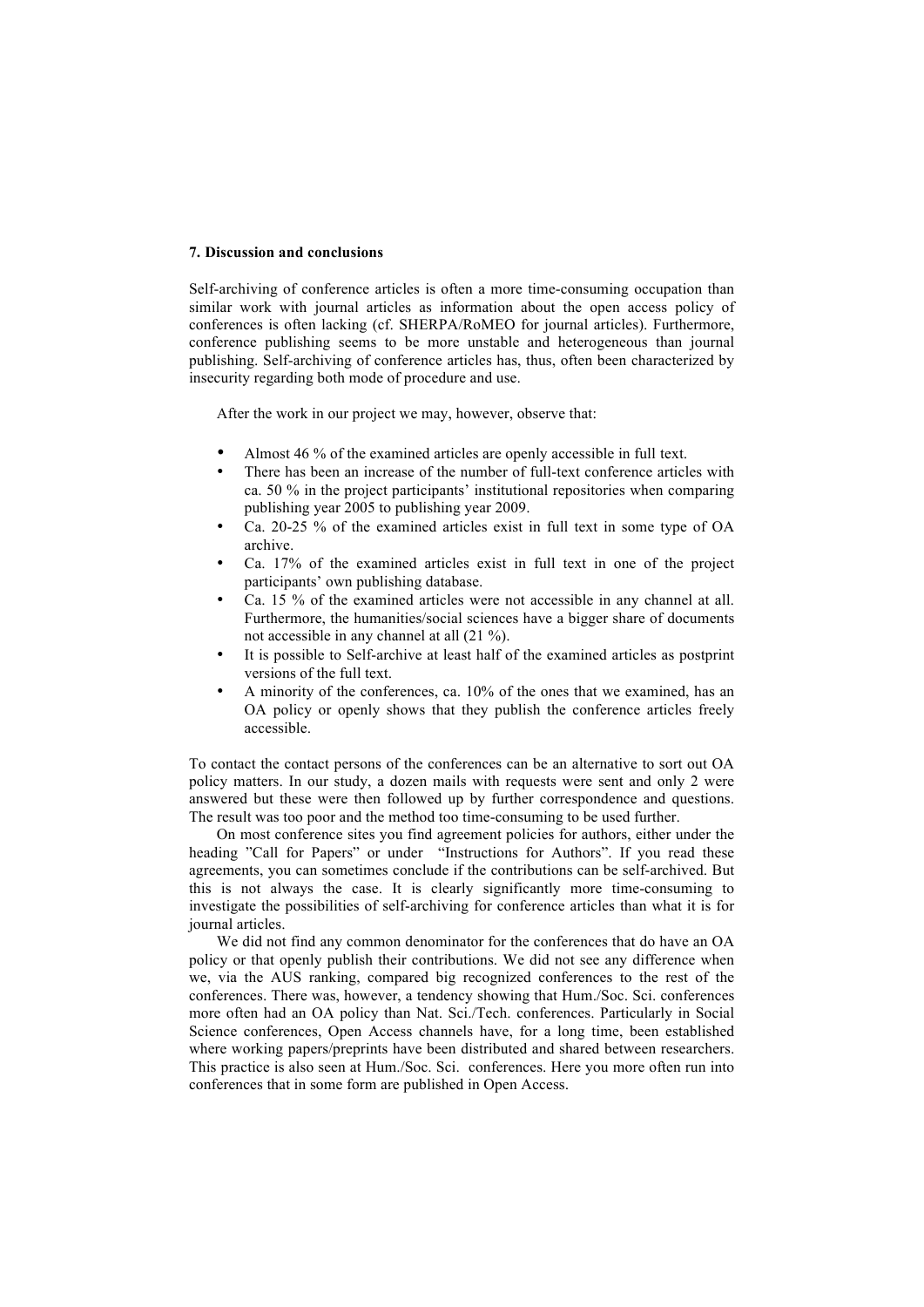The study has shown that the institutional repositories fill an important function in spreading knowledge about conference publications. We have found that no less than ca. 50 % of the conference articles can be published as postprints in our institutional repositories. It is, therefore, of great importance to continue the work of making use of the local institutional repositories as a publishing channel. One should not only use them as a tool for self-archiving and primary published material, such as dissertations and reports, but also as a source for, above all, conference articles "without a home," which we now know constitute a large part of our studied material (ca. 15 %).

At the same time as we, during the course of the project, have realized how complicated the landscape of conference publishing is, we have also become convinced of the great possibilities that are given here for self-archiving of different types of conference documents. A tool similar to SHERPA/RoMEO would of course be of much help. But conferences start up and are terminated, and they are hived off and find new forms constantly. To keep alive a register of this type would be enormously demanding in terms of resources. However, SHERPA/RoMEO can be used in the cases where conference documents are published by big organizations or publishing firms as IEEE, ACM, Springer, Elsevier etc. Here you often find the OA policy information at the level of the publisher/organization in the case when the web pages of the separate conferences do not provide any guidance.

#### **8. Recommendations**

To strengthen the work at the higher education institutions for self-archiving of conference articles through increased resources and understanding of the complexity of this type of research documents. Self-archiving of similar documents is significantly more time-consuming, but, however, definitely as possible as of journal articles. To be aware of the fact that a considerable part of conference articles are not published in a any channel and that the local institutional repository possibly, may offer a possibility of making the document visible.

In many cases information on the conference web sites lack instructions as to whether the author has the right to self-archive their text, must transfer their copyrights etc. Therefore we recommend efforts to make researchers aware of the importance of copyright control. Generally, as long as they have not signed any agreement they retain their copyright and the conference article can be self archived. If the copyright is transferred the agreement must be saved for later reference. With some conferences it is sufficient to submit the article via an electronic system. By doing so, in most cases, you transfer the copyright to the publisher.

Preprint publishing. It sometimes happens that an author wishes to self-archive her/his conference contribution before the conference takes place. In the instructions given to the authors, either on the Web pages of the conferences or on Web pages of the publishers that publish the conference contributions, it is often difficult to find any information concerning self-archiving before the taking place of the conference. It is often stated, however, that for admission to the conference in question, the contribution cannot be published anywhere else. There is, therefore, reason to be generally reserved about allowing self-archiving of conference articles in local institutional repositories before the conference has been carried out. A recommendation to the authors should, therefore, be to wait with the self-archiving of the conference contribution until after